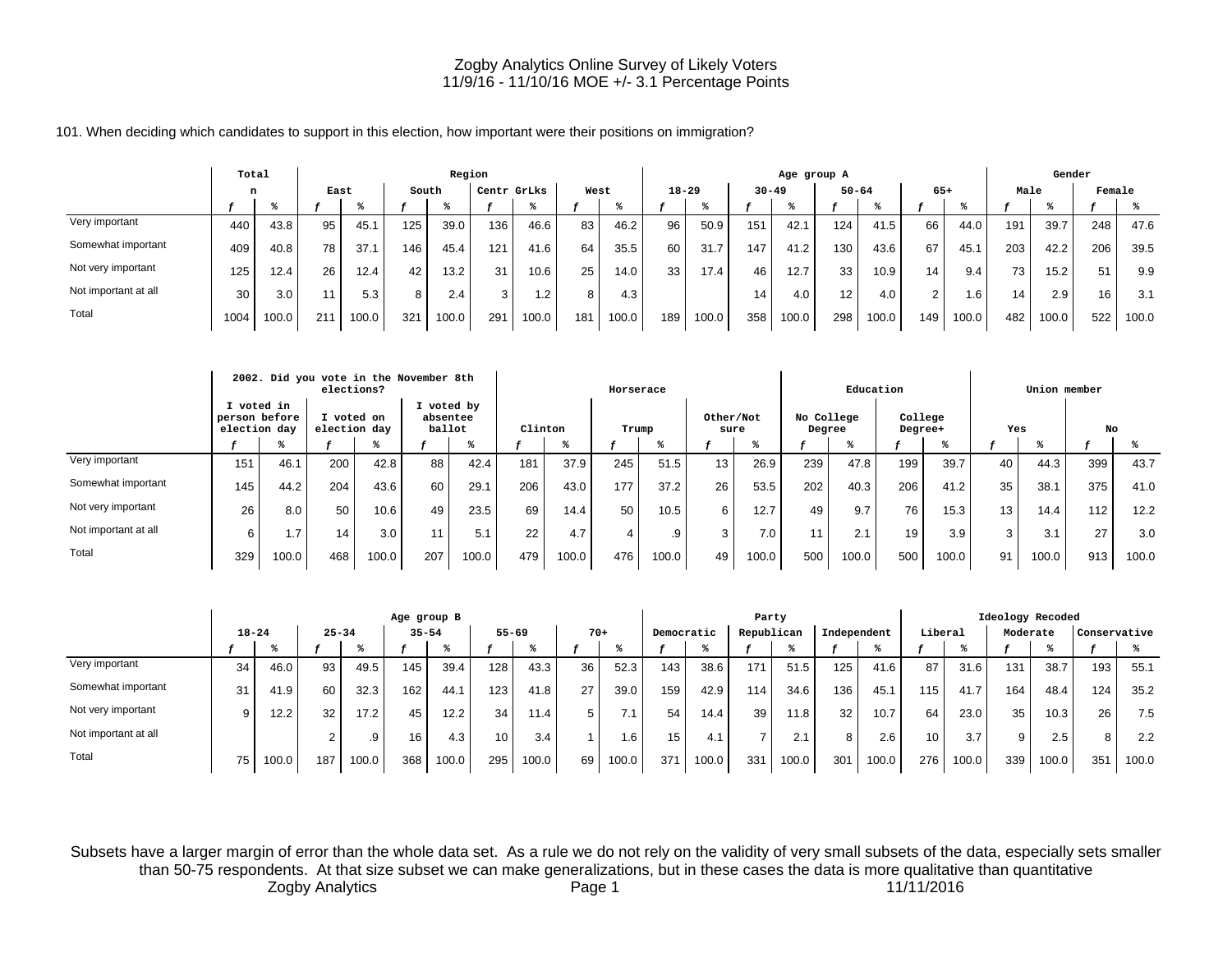101. When deciding which candidates to support in this election, how important were their positions on immigration?

|                      | Total |       |       |               |      |       | Race            |       |         |       |                 |       |          |                  |            | Religion |        |      |            |       |     | BornAgain |       |       |
|----------------------|-------|-------|-------|---------------|------|-------|-----------------|-------|---------|-------|-----------------|-------|----------|------------------|------------|----------|--------|------|------------|-------|-----|-----------|-------|-------|
|                      | n     |       | White |               | Hisp |       | AfrAmer         |       |         | Asian | Other           |       | Catholic |                  | Protestant |          | Jewish |      | Other/None |       | Yes |           | No/NS |       |
|                      |       |       |       |               |      |       |                 |       |         |       |                 |       |          |                  |            |          |        |      |            |       |     |           |       |       |
| Very important       | 440   | 43.8  | 328   | 47.2          | 41   | 37.2  | 49              | 41.0  | $\circ$ | 19.6  | 10 <sup>°</sup> | 34.2  | 118      | 46.6             | 163        | 44.6     | 11     | 36.6 | 133        | 42.7  | 102 | 51.0      | 61    | 36.9  |
| Somewhat important   | 409   | 40.8  | 283   | 40.6          | 44   | 40.2  | 45              | 37.7  | 22      | 54.9  | 14              | 47.3  | 108      | 42.8             | 152        | 41.5     | 14.    | 49.3 | 112        | 35.9  | 78  | 38.7      | 74    | 45.0  |
| Not very important   | 125   | 12.4  | 69    | 9.9           | 21   | 19.0  | 22              | 18.5  |         | 10.8  | 5               | 17.9  | 20       | 7.9 <sub>1</sub> | 38         | 10.3     | 3      | 9.1  | 60         | 19.3  | 15  | 7.2       | 23    | 14.1  |
| Not important at all | 30    | 3.0   | 15    | $2.2^{\circ}$ | 4    | 3.6   | 3               | 2.9   |         | 14.7  |                 | .5 '  |          |                  | 13.        | 3.5      |        | 5.0  |            | 2.1   | 6   | 3.1       |       | 4.0   |
| Total                | 1004  | 100.0 | 696   | 100.0         | 109  | 100.0 | 19 <sup>1</sup> | 100.0 | 40      | 100.0 | 30 <sub>1</sub> | 100.0 | 253      | 100.0            | 365        | 100.0    | 29 I   | 00.0 | 311        | 100.0 | 201 | 100.0     | 164.  | 100.0 |

|                      |     |       |     | Live   |       |       |                  | Are you a parent or<br>guardian of a child<br>under 17 who is living<br>at home? |     |       |         |       |     | Marital status |                 |       |                |                  |     | Veteran/Armed Forces? |     |       |        |       | Sexual Preference |       |
|----------------------|-----|-------|-----|--------|-------|-------|------------------|----------------------------------------------------------------------------------|-----|-------|---------|-------|-----|----------------|-----------------|-------|----------------|------------------|-----|-----------------------|-----|-------|--------|-------|-------------------|-------|
|                      |     | Urban |     | Suburb | Rural |       | Yes              |                                                                                  |     | No    | Married |       |     | Single         | Div/Sep/<br>Wdw |       | Civil<br>union |                  | Yes |                       | No  |       | Hetero |       | Not Hetero        |       |
|                      |     |       |     |        |       |       |                  |                                                                                  |     |       |         |       |     |                |                 |       |                |                  |     |                       |     |       |        |       |                   |       |
| Very important       | 203 | 46.9  | 162 | 41.0   | 69    | 40.8  | 128              | 44.8                                                                             | 311 | 43.4  | 240     | 45.1  | 103 | 37.1           | 68              | 49.2  | 19             | 41.6             | 83  | 39.0                  | 332 | 44.0  | 395    | 43.8  | 45                | 43.3  |
| Somewhat important   | 157 | 36.3  | 172 | 43.7   | 79    | 46.4  | 117              | 40.9                                                                             | 293 | 40.7  | 214     | 40.2  | 131 | 47.4           | 49              | 35.2  | 15             | 33.4             | 103 | 48.7                  | 297 | 39.3  | 372    | 41.3  | 38                | 36.4  |
| Not very important   | 64  | 14.8  | 44  | 11.2   | 17    | 9.9   | 31               | 10.7                                                                             | 94  | 13.1  | 67      | 12.6  | 32  | 11.6           | 16              | 11.5  | 10             | 22.4             | 22  | 10.5                  | 102 | 13.5  | 108    | 12.0  | 16                | 15.9  |
| Not important at all | 9   | 2.0   | 16  | 4.1    | 5     | 2.9   | 10 <sup>10</sup> | 3.6                                                                              | 20  | 2.8   | 11      | 2.1   | 11  | 3.9            | 6 <sup>1</sup>  | 4.1   |                | 2.5 <sub>1</sub> |     | $^{\circ}$ .8         | 25  | 3.3   | 25     | 2.8   |                   | 4.5   |
| Total                | 433 | 100.0 | 394 | 100.0  | 170   | 100.0 | 286              | 100.0                                                                            | 718 | 100.0 | 532     | 100.0 | 277 | 100.0          | 138             | 100.0 | 45             | 100.0            | 211 | 100.0                 | 755 | 100.0 | 900    | 100.0 | 104               | 100.0 |

|                      |              |       |           |       |             |       |          | Household Income |           |               |            |       |          |       |     | Self ID Social Networker |     |                   |            |       | Home status            |       |                 |       |
|----------------------|--------------|-------|-----------|-------|-------------|-------|----------|------------------|-----------|---------------|------------|-------|----------|-------|-----|--------------------------|-----|-------------------|------------|-------|------------------------|-------|-----------------|-------|
|                      | $<$ \$25 $K$ |       | $$25-35K$ |       | $$35 - 50K$ |       | \$50-75K |                  | \$75-100K |               | \$100-150K |       | $$150K+$ |       | Yes |                          | No  |                   | Own a home |       | Live in<br>rental unit |       | Neither         |       |
|                      |              |       |           |       |             |       |          |                  |           |               |            |       |          |       |     |                          |     |                   |            |       |                        |       |                 |       |
| Very important       | 87           | 57.3  | 39        | 50.8  | 43          | 36.0  | 91       | 45.9             | 44        | 43.5          | 77         | 31.7  | 38       | 51.3  | 192 | 48.6                     | 247 | 40.6              | 300        | 44.2  | 115                    | 43.5  | 17              | 34.3  |
| Somewhat important   | 44           | 29.1  | 32        | 41.3  | 52          | 44.0  | 81       | 40.6             | 37        | 36.7          | 123        | 50.2  | 28       | 37.8  | 153 | 38.8                     | 256 | 42.1              | 266        | 39.2  | 121                    | 45.6  | 231             | 45.7  |
| Not very important   | 14.          | 9.0   |           | 7.1   | 20          | 16.7  | 22       | 11.1             | 18        | 17.6          | 35         | 14.5  | 6        | 8.2   | 44  | 11.1                     | 81  | 13.3 <sub>1</sub> | 94         | 13.8  | 20                     | 7.5   | 9               | 18.9  |
| Not important at all |              | 4.6   |           |       | 4           | 3.3   |          | 2.4              | $\sim$    | $2.2^{\circ}$ | 9          | 3.6   |          | 2.7   | 6   | 1.4                      | 24  | 4.0               | 19         | 2.8   | 9                      | 3.5   |                 | 1.1   |
| Total                | 153          | 100.0 |           | 100.0 | 118         | 100.0 | 199      | 100.0            | 101       | 100.0         | 244        | 100.0 | 75 I     | 100.0 | 395 | 100.0                    | 609 | 100.0             | 679        | 100.0 | 265                    | 100.0 | 50 <sub>1</sub> | 100.0 |

Subsets have a larger margin of error than the whole data set. As a rule we do not rely on the validity of very small subsets of the data, especially sets smaller than 50-75 respondents. At that size subset we can make generalizations, but in these cases the data is more qualitative than quantitative Zogby Analytics **Page 2** Page 2 11/11/2016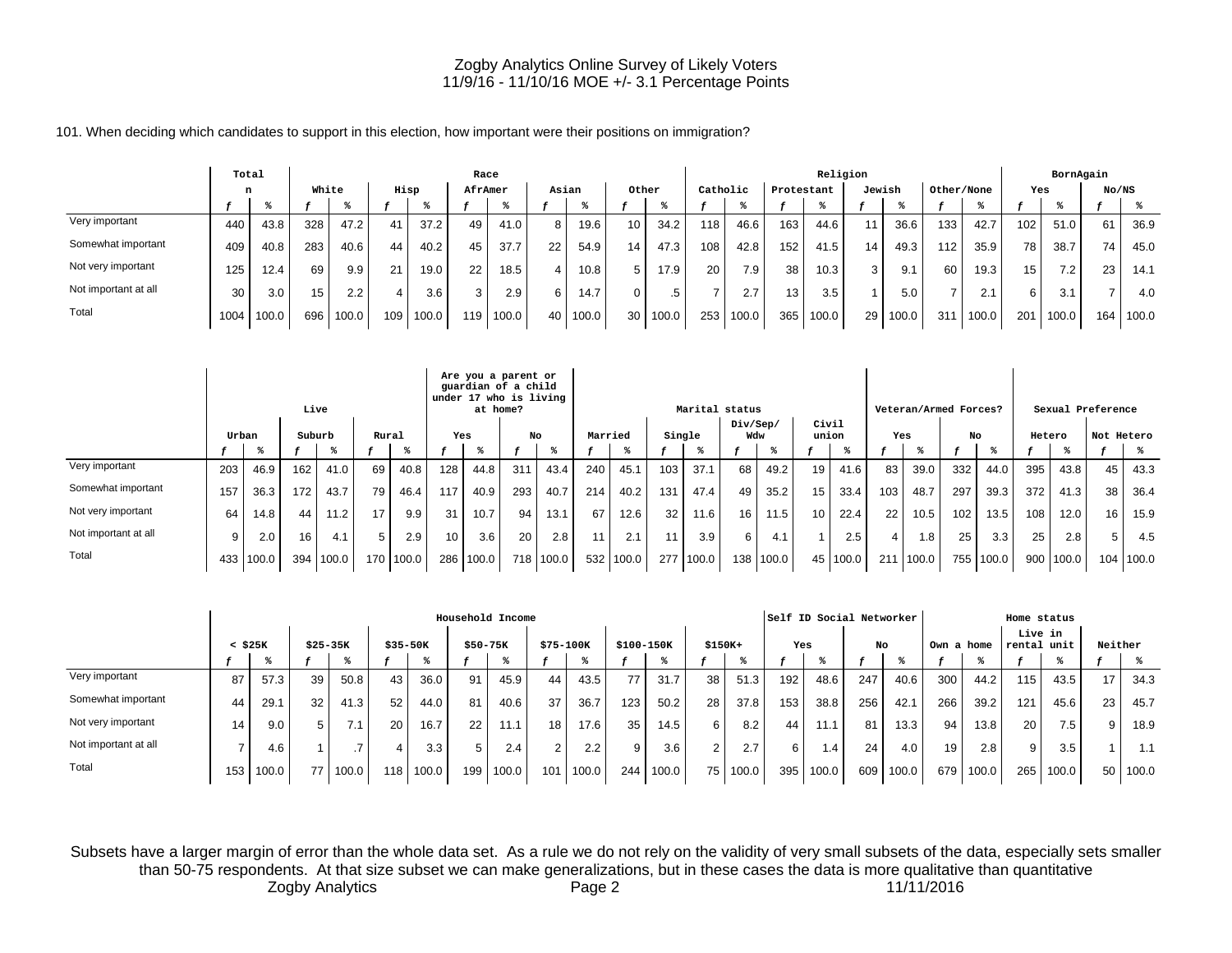102. What is your view of the current state of immigration enforcement?

|                        | Total |       |                 |       |       | Region |             |       |      |       |           |       |           | Age group A |           |       |       |       |      | Gender |        |       |
|------------------------|-------|-------|-----------------|-------|-------|--------|-------------|-------|------|-------|-----------|-------|-----------|-------------|-----------|-------|-------|-------|------|--------|--------|-------|
|                        | n     |       | East            |       | South |        | Centr GrLks |       | West |       | $18 - 29$ |       | $30 - 49$ |             | $50 - 64$ |       | $65+$ |       | Male |        | Female |       |
|                        |       |       |                 |       |       |        |             |       |      |       |           |       |           |             |           |       |       |       |      |        |        |       |
| It is too lax          | 571   | 56.8  | 126             | 59.5  | 178   | 55.5   | 184         | 63.2  | 83   | 45.8  | 84        | 44.3  | 177       | 49.6        | 200       | 67.2  | 103   | 69.2  | 277  | 57.5   | 294    | 56.2  |
| It is too strict       | 101   | 10.0  | 23              | 10.9  | 33    | 10.4   | 22          | 7.7   | 22   | 12.2  | 42        | 22.7  | 50        | 14.0        |           | 2.4   |       | 1.0.  | 50   | 10.3   | 51     | 9.8   |
| It is just about right | 203   | 20.2  | 34              | 16.2  | 75    | 23.3   | 47          | 16.2  | 46   | 25.5  | 36        | 18.9  | 83        | 23.2        | 56        | 18.7  | 26    | 17.3  | 110  | 22.8   | 93     | 17.8  |
| Not sure               | 130   | 13.0  | 28              | 13.4  | 34    | 10.7   | 37          | 12.9  | 30   | 16.5  | 28        | 14.7  | 47        | 13.2        | 35        | 11.6  | 19    | 12.6  | 46   | 9.5    | 84     | 16.2  |
| Total                  | 1004  | 100.0 | 21 <sup>1</sup> | 100.0 | 321   | 100.0  | 291         | 100.0 | 181  | 100.0 | 189       | 100.0 | 358       | 100.0       | 298       | 100.0 | 149   | 100.0 | 482  | 100.0  | 522    | 100.0 |

|                        |                                             |       | elections?   |          | 2002. Did you vote in the November 8th |       |         |       | Horserace |       |                   |       |                      | Education |                    |       |     | Union member |     |       |
|------------------------|---------------------------------------------|-------|--------------|----------|----------------------------------------|-------|---------|-------|-----------|-------|-------------------|-------|----------------------|-----------|--------------------|-------|-----|--------------|-----|-------|
|                        | I voted in<br>person before<br>election day |       | election day | voted on | I voted by<br>absentee<br>ballot       |       | Clinton |       | Trump     |       | Other/Not<br>sure |       | No College<br>Degree |           | College<br>Degree+ |       | Yes |              | No  |       |
|                        |                                             |       |              |          |                                        |       |         |       |           |       |                   |       |                      |           |                    |       |     |              |     |       |
| It is too lax          | 193                                         | 58.7  | 266          | 56.8     | 112                                    | 53.9  | 143     | 29.8  | 406       | 85.2  | 22                | 45.7  | 299                  | 59.8      | 270                | 54.0  | 58  | 63.1         | 513 | 56.2  |
| It is too strict       | 28                                          | 8.7   | 53           | 11.3     | 19                                     | 9.3   | 67      | 13.9  | 23        | 4.8   | 11                | 23.1  | 43                   | 8.7       | 57                 | 11.5  | 8   | 9.3          | 92  | 10.1  |
| It is just about right | 62                                          | 19.0  | 101          | 21.6     | 39                                     | 18.8  | 164     | 34.3  | 32        | 6.7   |                   | 13.7  | 85                   | 17.1      | 117                | 23.4  | 19  | 21.3         | 183 | 20.1  |
| Not sure               | 45                                          | 13.6  | 48           | 10.2     | 37                                     | 18.0  | 106     | 22.0  | 16        | 3.3   | 9                 | 17.5  | 72                   | 14.4      | 56                 | 11.1  | 6   | 6.3          | 124 | 13.6  |
| Total                  | 329                                         | 100.0 | 468          | 100.0    | 207                                    | 100.0 | 479     | 100.0 | 476       | 100.0 | 49                | 100.0 | 500                  | 100.0     | 500                | 100.0 | 91  | 100.0        | 913 | 100.0 |

|                        |                 |       |           |       | Age group B |       |                |       |       |       |            |       | Party      |       |             |       |         |       |          | Ideology Recoded |              |       |
|------------------------|-----------------|-------|-----------|-------|-------------|-------|----------------|-------|-------|-------|------------|-------|------------|-------|-------------|-------|---------|-------|----------|------------------|--------------|-------|
|                        | $18 - 24$       |       | $25 - 34$ |       | $35 - 54$   |       | $55 - 69$      |       | $70+$ |       | Democratic |       | Republican |       | Independent |       | Liberal |       | Moderate |                  | Conservative |       |
|                        |                 |       |           |       |             |       |                |       |       |       |            |       |            |       |             |       |         |       |          |                  |              |       |
| It is too lax          | 12 <sup>2</sup> | 15.6  | 97        | 51.9  | 202         | 54.8  | 201            | 68.   | 54    | 77.4  | 112        | 30.2  | 272        | 82.2  | 186         | 61.8  | 78      | 28.4  | 202      | 59.7             | 279          | 79.4  |
| It is too strict       | 29              | 38.7  | 27        | 14.2  | 38          | 10.2  | $\overline{ }$ | 2.3   |       |       | 58         | 15.5  | 14         | 4.3   | 29          | 9.6   | 55      | 20.1  | 13       | 3.8              | 25           | 7.1   |
| It is just about right | 22              | 29.2  | 34        | 18.0  | 79          | 21.3  | 58             | 19.6  | 8     | 12.0  | 131        | 35.3  | 21         | 6.4   | 50          | 16.7  | 100     | 36.1  | 77       | 22.7             | 24           | 7.0   |
| Not sure               | 12              | 16.5  | 30        | 15.8  | 50          | 13.7  | 29             | 10.0  |       | 9.5   | 70         | 18.9  | 24         | 7.2   | 36          | 11.9  | 43      | 15.5  | 46       | 13.7             | 23           | 6.6   |
| Total                  | 75              | 100.0 | 187       | 100.0 | 368         | 100.0 | 295            | 100.0 | 69    | 100.0 | 37'        | 100.0 | 331        | 100.0 | 301         | 100.0 | 276     | 100.0 | 339      | 100.0            | 351          | 100.0 |

Subsets have a larger margin of error than the whole data set. As a rule we do not rely on the validity of very small subsets of the data, especially sets smaller than 50-75 respondents. At that size subset we can make generalizations, but in these cases the data is more qualitative than quantitative Zogby Analytics **Page 3** Page 3 11/11/2016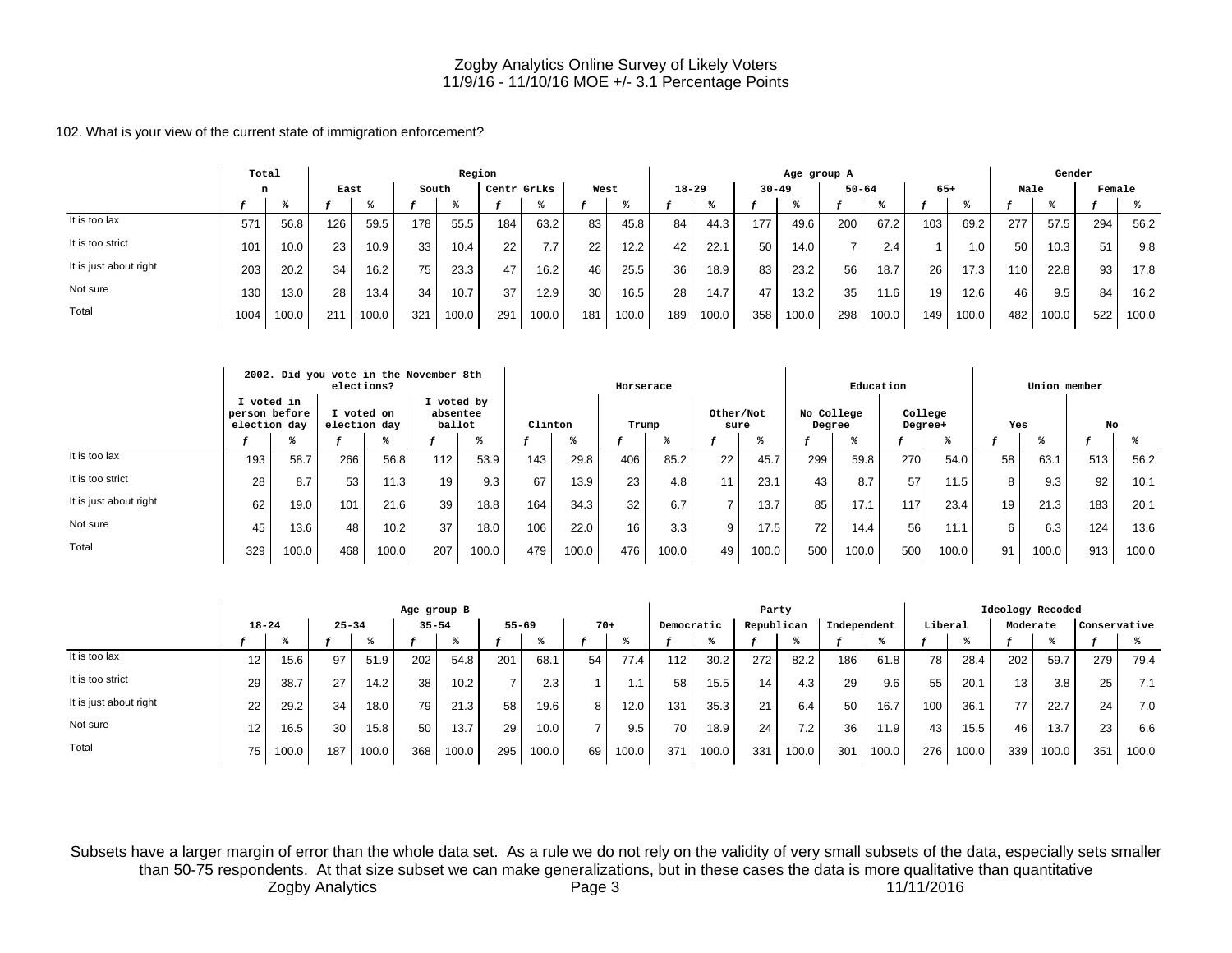102. What is your view of the current state of immigration enforcement?

|                        | Total |       |       |       |      |       |         | Race |                 |       |       |       |          |       |            | Religion |        |       |            |       |     | BornAgain |       |       |
|------------------------|-------|-------|-------|-------|------|-------|---------|------|-----------------|-------|-------|-------|----------|-------|------------|----------|--------|-------|------------|-------|-----|-----------|-------|-------|
|                        | n     |       | White |       | Hisp |       | AfrAmer |      |                 | Asian | Other |       | Catholic |       | Protestant |          | Jewish |       | Other/None |       | Yes |           | No/NS |       |
|                        |       |       |       |       |      |       |         |      |                 |       |       |       |          |       |            |          |        |       |            |       |     |           |       |       |
| It is too lax          | 571   | 56.8  | 460   | 66.1  | 40   | 36.3  | 40      | 33.7 | 11.             | 27.5  | 18    | 60.0  | 143      | 56.7  | 250        | 68.5     | 14     | 49.0  | 154        | 49.6  | 148 | 73.9      | 102   | 62.0  |
| It is too strict       | 101   | 10.0  | 56    | 8.0   | 20   | 18.3  |         | 5.9  | 14 <sub>1</sub> | 34.9  |       | 14.1  | 38       | 15.1  | 13,        | 3.4      | 6      | 20.8  | 38         | 12.3  |     | 3.4       | 6     | 3.5   |
| It is just about right | 203   | 20.2  | 120   | 17.2  | 28   | 25.5  | 34      | 28.9 | 13 <sup>1</sup> | 31.7  |       | 15.2  | 56       | 22.2  | 61         | 16.6     |        | 14.1  | 64         | 20.6  | 27  | 13.4      | 34    | 20.5  |
| Not sure               | 130   | 13.0  | 60    | 8.6   | 22   | 19.9  | 38      | 31.5 | $\overline{2}$  | 5.9   | 3     | 10.7  | 15       | 6.0   | 42         | 11.4     |        | 16.1  | 54         | 17.5  | 19  | 9.3       | 23    | 14.0  |
| Total                  | 1004  | 100.0 | 696   | 100.0 | 109  | 100.0 | 119     | 0.00 | 40 L            | 100.0 | 30    | 100.0 | 253      | 100.0 | 365        | 100.0    | 29     | 100.0 | 311        | 100.0 | 201 | 100.0     | 164   | 100.0 |

|                        |       |           | Live   |       |                  |             |     | Are you a parent or<br>guardian of a child<br>under 17 who is living<br>at home? |      |           |             |                   |                 | Marital status |                 |           |                |            |     | Veteran/Armed Forces? |     |       |        |               | Sexual Preference |       |
|------------------------|-------|-----------|--------|-------|------------------|-------------|-----|----------------------------------------------------------------------------------|------|-----------|-------------|-------------------|-----------------|----------------|-----------------|-----------|----------------|------------|-----|-----------------------|-----|-------|--------|---------------|-------------------|-------|
|                        | Urban |           | Suburb |       |                  | Rural       | Yes |                                                                                  |      | No        | Married     |                   | Single          |                | Div/Sep/<br>Wdw |           | Civil<br>union |            | Yes |                       | No  |       | Hetero |               | Not Hetero        |       |
|                        |       |           |        |       |                  |             |     |                                                                                  |      |           |             |                   |                 |                |                 |           |                |            |     |                       |     |       |        |               |                   |       |
| It is too lax          | 208   | 48.1      | 235    | 59.6  | 126 <sub>1</sub> | 74.1        | 151 | 52.9                                                                             | 419  | 58.4      | $340 \vert$ | 63.9              | 105             | 38.0           | 104             | 75.0      | 20             | 45.5       | 135 | 63.8                  | 423 | 55.9  | 540    | 59.9          | 31                | 29.8  |
| It is too strict       | 56    | 12.9      | 32     | 8.0   | 14               | 8.0         | 31  | 11.0                                                                             | 69   | 9.7       | 39          | 7.3               | -41             | 14.7           | $\overline{3}$  | 2.0       | 14             | 32.3       | 26  | 12.5                  | 63  | 8.3   | 72     | 8.0           | 28                | 27.4  |
| It is just about right | 103   | 23.9      | 81     | 20.6  | 18               | 10.7        | 58  | 20.4                                                                             | 1441 | 20.1      | 99          | 18.6              | 77 <sub>1</sub> | 27.9           | 20              | 14.4      | 6              | 14.3       | 37  | 17.7                  | 162 | 21.5  | 179    | 19.9          | 23                | 22.5  |
| Not sure               | 65    | 15.1      | 47     | 11.8  | 12 <sub>1</sub>  | 7.3         | 45  | 15.6                                                                             | 85   | 11.9      | 54          | 10.2 <sub>1</sub> | 53              | 19.3           | 12 <sub>1</sub> | 8.5       |                | 7.9        | 13  | 6.0                   | 107 | 14.2  | 109    | 12.1          | 21                | 20.2  |
| Total                  |       | 433 100.0 | 394    | 100.0 |                  | 170   100.0 |     | 286 100.0                                                                        |      | 718 100.0 |             | 532 100.0         | 277             | 100.0          |                 | 138 100.0 |                | 45   100.0 |     | 211 100.0             | 755 | 100.0 |        | $900$   100.0 | 104               | 100.0 |

|                        |              |       |           |       |                  |       |                 | Household Income |                 |       |            |       |          |       |     | Self ID Social Networker |     |       |            |       | Home status       |       |                 |       |
|------------------------|--------------|-------|-----------|-------|------------------|-------|-----------------|------------------|-----------------|-------|------------|-------|----------|-------|-----|--------------------------|-----|-------|------------|-------|-------------------|-------|-----------------|-------|
|                        | $<$ \$25 $K$ |       | $$25-35K$ |       | $$35-50K$        |       | $$50-75K$       |                  | \$75-100K       |       | \$100-150K |       | $$150K+$ |       | Yes |                          | No  |       | Own a home |       | Live in<br>rental | unit  | Neither         |       |
|                        |              |       |           |       |                  |       |                 |                  |                 |       |            |       |          |       |     |                          |     |       |            |       |                   |       |                 |       |
| It is too lax          | 74           | 48.8  | 43        | 55.9  | 59               | 49.8  | 127             | 64.0             | 49              | 48.4  | 151        | 61.8  | 49       | 65.3  | 215 | 54.5                     | 355 | 58.3  | 420        | 61.9  | 117               | 44.3  | 32              | 64.0  |
| It is too strict       | 22           | 14.4  | 2         | 3.1   | 14.              | 12.0  | 18 <sup>1</sup> | 8.9              | 15 <sub>1</sub> | 14.7  | 28         | 11.5  |          | 2.3   | 52  | 13.0                     | 49  | 8.1   | 44         | 6.4   | 44                | 16.7  | 9               | 19.0  |
| It is just about right | 28           | 18.6  | 13        | 17.2  | 25               | 21.5  | 36              | 18.0             | 27              | 26.4  | 46         | 18.8  | 20       | 26.3  | 73, | 18.5                     | 129 | 21.3  | 130        | 19.1  | 70 l              | 26.4  |                 | 2.6   |
| Not sure               | 28           | 18.3  | 18        | 23.8  | 20               | 16.7  | 18.             | 9.1              |                 | 10.5  | 19         | 7.9   |          | 6.1   | 55  | 14.0                     | 75  | 12.3  | 85         | 12.6  | 331               | 12.6  | -               | 14.4  |
| Total                  | 153          | 100.0 | 77        | 100.0 | 118 <sup>1</sup> | 100.0 | 199             | 100.0            | 101             | 100.0 | 244        | 100.0 | 75       | 100.0 | 395 | 100.0                    | 609 | 100.0 | 679        | 100.0 | 265               | 100.0 | 50 <sub>1</sub> | 100.0 |

Subsets have a larger margin of error than the whole data set. As a rule we do not rely on the validity of very small subsets of the data, especially sets smaller than 50-75 respondents. At that size subset we can make generalizations, but in these cases the data is more qualitative than quantitative Zogby Analytics **Page 4** 2008 Page 4 11/11/2016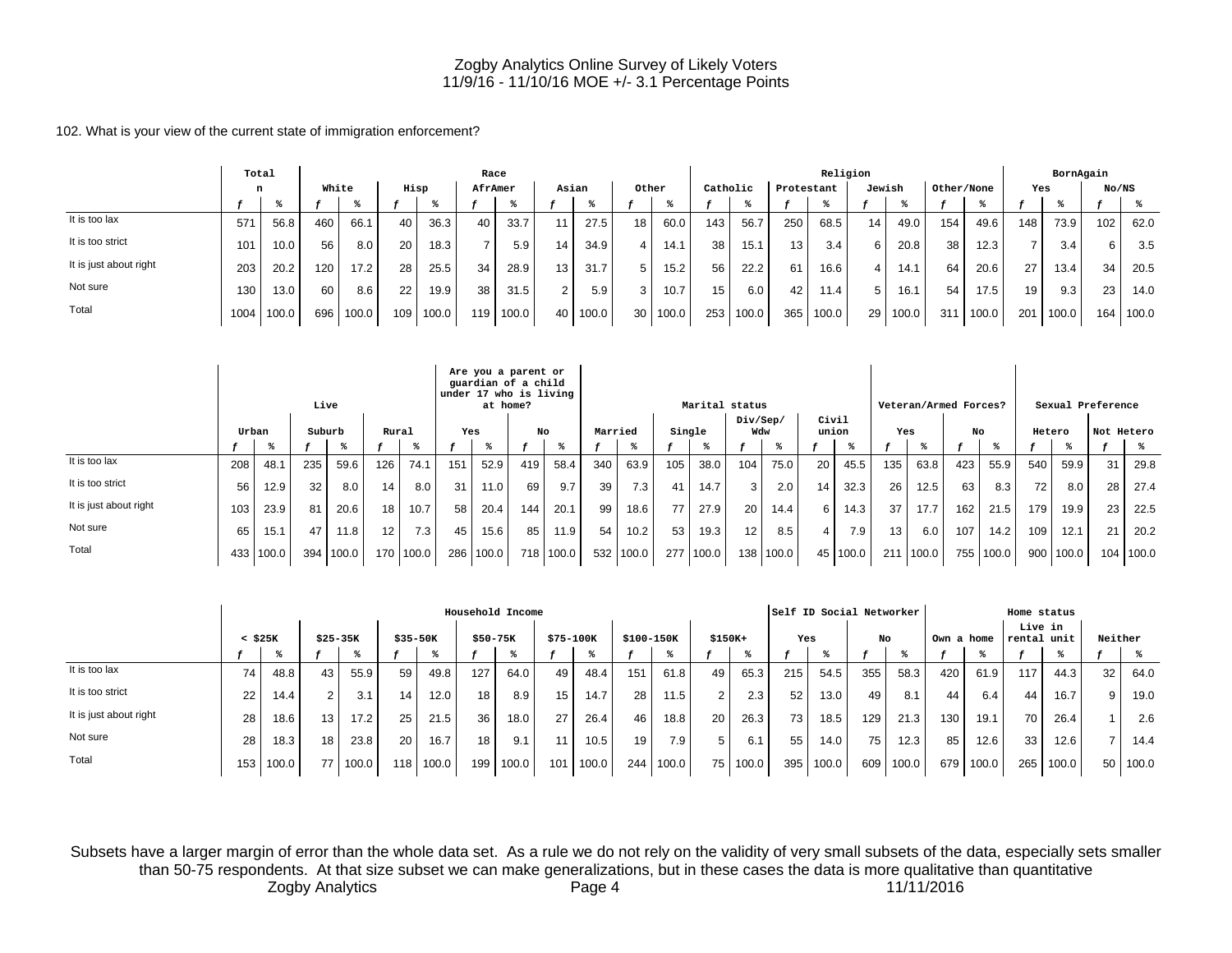#### 103. In thinking about how to deal with illegal immigration, which of the following approaches do you most favor?

|                                                                                                      | Total |       |                 |       |       | Region |                 |       |                 |                  |           |       |           | Age group A |                 |           |       |       |      | Gender |        |       |
|------------------------------------------------------------------------------------------------------|-------|-------|-----------------|-------|-------|--------|-----------------|-------|-----------------|------------------|-----------|-------|-----------|-------------|-----------------|-----------|-------|-------|------|--------|--------|-------|
|                                                                                                      | n     |       | East            |       | South |        | Centr GrLks     |       | West            |                  | $18 - 29$ |       | $30 - 49$ |             |                 | $50 - 64$ | $65+$ |       | Male |        | Female |       |
|                                                                                                      |       |       |                 |       |       |        |                 |       |                 |                  |           |       |           |             |                 |           |       |       |      |        |        |       |
| Enforcing and strengthening laws<br>against illegal immigration to<br>encourage them to return home. | 505   | 50.3  | 110             | 52.2  | 159   | 49.5   | 173             | 59.5  | 63              | 35.0             | 84        | 44.7  | 173       | 48.3        | 161             | 53.9      | 82    | 55.0  | 256  | 53.2   | 249    | 47.7  |
| Providing an opportunity for illegal<br>immigrants to become legal and<br>remain in the country.     | 442   | 44.0  | 86              | 40.8  | 146   | 45.4   | 105             | 36.1  | 105             | 58.0             | 96        | 50.8  | 156       | 43.6        | 124             | 41.6      | 63    | 41.9  | 198  | 41.1   | 244    | 46.7  |
| Not making any changes to the<br>current immigration law.                                            | 57    | 5.7   | 15 <sub>1</sub> | 7.0   | 17    | 5.1    | 13 <sub>1</sub> | 4.4   | 13 <sub>1</sub> | 7.0 <sub>1</sub> | 8         | 4.5   | 29        | 8.1         | 13 <sub>1</sub> | 4.5       |       | 3.1   | 28   | 5.8    | 29     | 5.5   |
| Total                                                                                                | 1004  | 100.0 | 211             | 100.0 | 321   | 100.0  | 291             | 100.0 | 181             | 100.0            | 189       | 100.0 | 358       | 100.0       | 298             | 100.0     | 149   | 100.0 | 482  | 100.0  | 522    | 100.0 |

|                                                                                                      |                                             |       | 2002. Did you vote in the November 8th<br>elections? |       |                    |            |     |         | Horserace |       |                   |       |                      | Education |                    |       |     | Union member |     |       |
|------------------------------------------------------------------------------------------------------|---------------------------------------------|-------|------------------------------------------------------|-------|--------------------|------------|-----|---------|-----------|-------|-------------------|-------|----------------------|-----------|--------------------|-------|-----|--------------|-----|-------|
|                                                                                                      | I voted in<br>person before<br>election day |       | I voted on<br>election day                           |       | absentee<br>ballot | I voted by |     | Clinton | Trump     |       | Other/Not<br>sure |       | No College<br>Degree |           | College<br>Degree+ |       | Yes |              | No  |       |
|                                                                                                      |                                             |       |                                                      |       |                    |            |     |         |           |       |                   |       |                      |           |                    |       |     |              |     |       |
| Enforcing and strengthening laws<br>against illegal immigration to<br>encourage them to return home. | 160                                         | 48.6  | 254                                                  | 54.3  | 92                 | 44.2       | 123 | 25.6    | 364       | 76.5  | 19                | 38.5  | 265                  | 53.0      | 239                | 47.8  | 44  | 48.8         | 461 | 50.5  |
| Providing an opportunity for illegal<br>immigrants to become legal and<br>remain in the country.     | 148                                         | 45.1  | 183                                                  | 39.2  | 110                | 53.1       | 318 | 66.3    | 96        | 20.1  | 29                | 58.0  | 204                  | 40.8      | 236                | 47.2  | 41  | 44.9         | 401 | 43.9  |
| Not making any changes to the<br>current immigration law.                                            | 21                                          | 6.3   | 31                                                   | 6.5   | 6                  | 2.7        | 39  | 8.1     | 16        | 3.4   | $\sim$            | 3.5   | 31                   | 6.3       | 25                 | 5.0   | 6.  | 6.3          | 51  | 5.6   |
| Total                                                                                                | 329                                         | 100.0 | 468                                                  | 100.0 | 207                | 100.0      | 479 | 100.0   | 476       | 100.0 | 49                | 100.0 | 500                  | 100.0     | 500                | 100.0 | 91  | 100.0        | 913 | 100.0 |

|                                                                                                      |           |       |           |       | Age group B |       |           |       |       |       |            |       | Party      |       |             |       |         |       |          | Ideology Recoded |              |       |
|------------------------------------------------------------------------------------------------------|-----------|-------|-----------|-------|-------------|-------|-----------|-------|-------|-------|------------|-------|------------|-------|-------------|-------|---------|-------|----------|------------------|--------------|-------|
|                                                                                                      | $18 - 24$ |       | $25 - 34$ |       | $35 - 54$   |       | $55 - 69$ |       | $70+$ |       | Democratic |       | Republican |       | Independent |       | Liberal |       | Moderate |                  | Conservative |       |
|                                                                                                      |           |       |           |       |             |       |           |       |       |       |            |       |            |       |             |       |         |       |          |                  |              |       |
| Enforcing and strengthening laws<br>against illegal immigration to<br>encourage them to return home. | 16        | 21.3  | 95        | 51.0  | 198         | 53.8  | 149       | 50.7  | 41    | 59.7  | 101        | 27.2  | 245        | 74.0  | 159         | 52.9  | 67      | 24.1  | 179      | 52.7             | 249          | 70.8  |
| Providing an opportunity for illegal<br>immigrants to become legal and<br>remain in the country.     | 51        | 67.4  | 76        | 40.8  | 152         | 41.2  | 134       | 45.4  | 26    | 38.1  | 248        | 66.7  | 70         | 21.0  | 124         | 41.3  | 199     | 72.0  | 141      | 41.5             | 83           | 23.8  |
| Not making any changes to the<br>current immigration law.                                            |           | 11.3  | 15        | 8.2   | 19          | 5.0   | 12        | 4.0   |       | 2.2   | 23         | 6.1   | 16         | 5.0   | 18          | 5.9   |         | 3.9   | 19       | 5.7              | 19           | 5.5   |
| Total                                                                                                | 75        | 100.0 | 187       | 100.0 | 368         | 100.0 | 295       | 100.0 | 69    | 100.0 | 371        | 100.0 | 331        | 100.0 | 301         | 100.0 | 276     | 100.0 | 339      | 100.0            | 351          | 100.0 |

Subsets have a larger margin of error than the whole data set. As a rule we do not rely on the validity of very small subsets of the data, especially sets smaller than 50-75 respondents. At that size subset we can make generalizations, but in these cases the data is more qualitative than quantitative Zogby Analytics **Page 5** Page 5 11/11/2016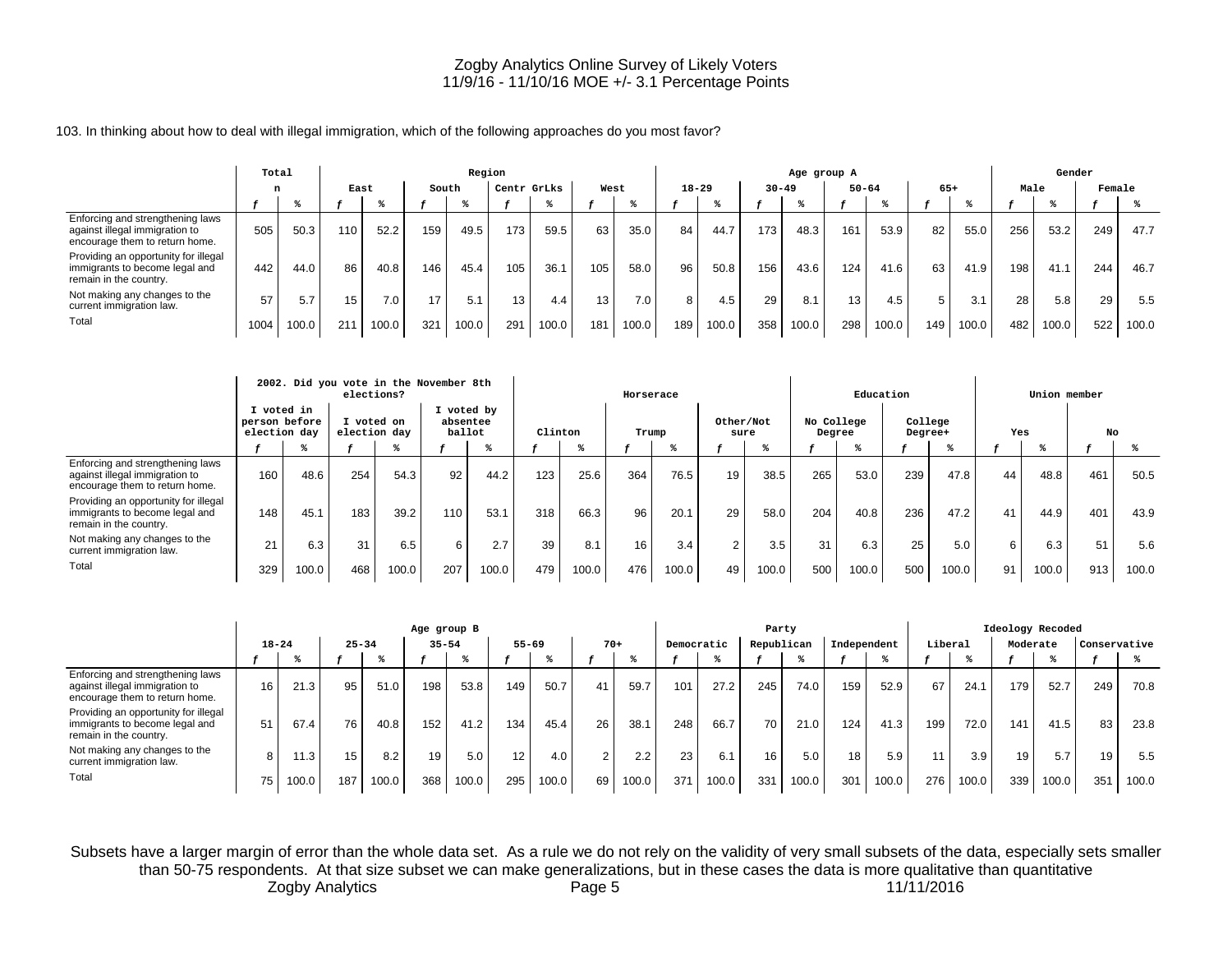#### 103. In thinking about how to deal with illegal immigration, which of the following approaches do you most favor?

|                                                                                                      | Total |       |       |       |                 |       |         | Race  |       |       |       |       |     |          |            | Religion |        |       |            |       |     | BornAgain |       |       |
|------------------------------------------------------------------------------------------------------|-------|-------|-------|-------|-----------------|-------|---------|-------|-------|-------|-------|-------|-----|----------|------------|----------|--------|-------|------------|-------|-----|-----------|-------|-------|
|                                                                                                      |       | n     | White |       | Hisp            |       | AfrAmer |       | Asian |       | Other |       |     | Catholic | Protestant |          | Jewish |       | Other/None |       | Yes |           | No/NS |       |
|                                                                                                      |       |       |       |       |                 |       |         |       |       |       |       |       |     |          |            |          |        |       |            |       |     |           |       |       |
| Enforcing and strengthening laws<br>against illegal immigration to<br>encourage them to return home. | 505   | 50.3  | 394   | 56.7  | 43              | 39.3  | 49      | 41.4  |       | 8.2   | 13.   | 41.9  | 130 | 51.4     | 218        | 59.7     |        | 25.0  | 137        | 44.2  | 139 | 69.4      | 79    | 47.9  |
| Providing an opportunity for illegal<br>immigrants to become legal and<br>remain in the country.     | 442   | 44.0  | 283   | 40.6  | 53              | 48.8  | 57      | 48.0  | 33    | 82.1  | 10    | 34.9  | 105 | 41.4     | 129        | 35.4     | 21     | 73.2  | 160        | 51.4  | 53  | 26.4      | 76    | 46.3  |
| Not making any changes to the<br>current immigration law.                                            | 57    | 5.7   | 19    | 2.7   | 13 <sub>1</sub> | 11.9  | 13      | 10.6  |       | 9.6   |       | 23.2  | 18  | 7.2      | 18         | 4.9      |        | 8. l  | 14         | 4.4   | 8   | 4.1       | 10    | 5.8   |
| Total                                                                                                | 1004  | 100.0 | 696   | 100.0 | 109             | 100.0 | 119     | 100.0 | 40    | 100.0 | 30    | 100.0 | 253 | 100.0    | 365        | 100.0    | 29     | 100.0 | 31'        | 100.0 | 201 | 100.0     | 164   | 100.0 |

|                                                                                                      |       |       |        | Live      |       |       |     | Are you a parent or<br>guardian of a child<br>under 17 who is living<br>at home? |     |       |         |       |        | Marital status |          |           |                |            |     | Veteran/Armed Forces? |     |       |        |       | Sexual Preference |       |
|------------------------------------------------------------------------------------------------------|-------|-------|--------|-----------|-------|-------|-----|----------------------------------------------------------------------------------|-----|-------|---------|-------|--------|----------------|----------|-----------|----------------|------------|-----|-----------------------|-----|-------|--------|-------|-------------------|-------|
|                                                                                                      |       | Urban | Suburb |           | Rural |       | Yes |                                                                                  |     | No    | Married |       | Single |                | Div/Sep/ | Wdw       | Civil<br>union |            | Yes |                       | No  |       | Hetero |       | Not Hetero        |       |
|                                                                                                      |       |       |        |           |       |       |     |                                                                                  |     |       |         |       |        |                |          |           |                |            |     |                       |     |       |        |       |                   |       |
| Enforcing and strengthening laws<br>against illegal immigration to<br>encourage them to return home. | 196 l | 45.3  | 212    | 53.7      | 96    | 56.6  | 159 | 55.8                                                                             | 346 | 48.2  | 302     | 56.8  | 106    | 38.5           | 78       | 56.6      | 17             | 38.2       | 112 | 53.0                  | 380 | 50.3  | 474    | 52.6  | 32                | 30.4  |
| Providing an opportunity for illegal<br>immigrants to become legal and<br>remain in the country.     | 209   | 48.3  | 165    | 41.9      | 66    | 38.7  | 108 | 37.7                                                                             | 334 | 46.5  | 203     | 38.1  | 151    | 54.7           | 55       | 39.6      | 27             | 60.3       | 91  | 43.1                  | 332 | 44.0  | 376    | 41.7  | 66                | 63.7  |
| Not making any changes to the<br>current immigration law.                                            | 27    | 6.3   | 17     | 4.4       | 8     | 4.8   | 19  | 6.5                                                                              | 38  | 5.3   | 27      | 5.1   | 19     | 6.8            | 5        | 3.8       |                | 1.4        | 8   | 3.9                   | 43  | 5.7   | 51     | 5.6   |                   | 5.9   |
| Total                                                                                                | 433   | 100.0 |        | 394 100.0 | 170   | 100.0 | 286 | 100.0                                                                            | 718 | 100.0 | 532     | 100.0 | 277    | 100.0          |          | 138 100.0 |                | 45   100.0 | 211 | 100.0                 | 755 | 100.0 | 900    | 100.0 | 104               | 100.0 |

Subsets have a larger margin of error than the whole data set. As a rule we do not rely on the validity of very small subsets of the data, especially sets smaller than 50-75 respondents. At that size subset we can make generalizations, but in these cases the data is more qualitative than quantitative Zogby Analytics **Page 6** 2009 Page 6 2011/11/2016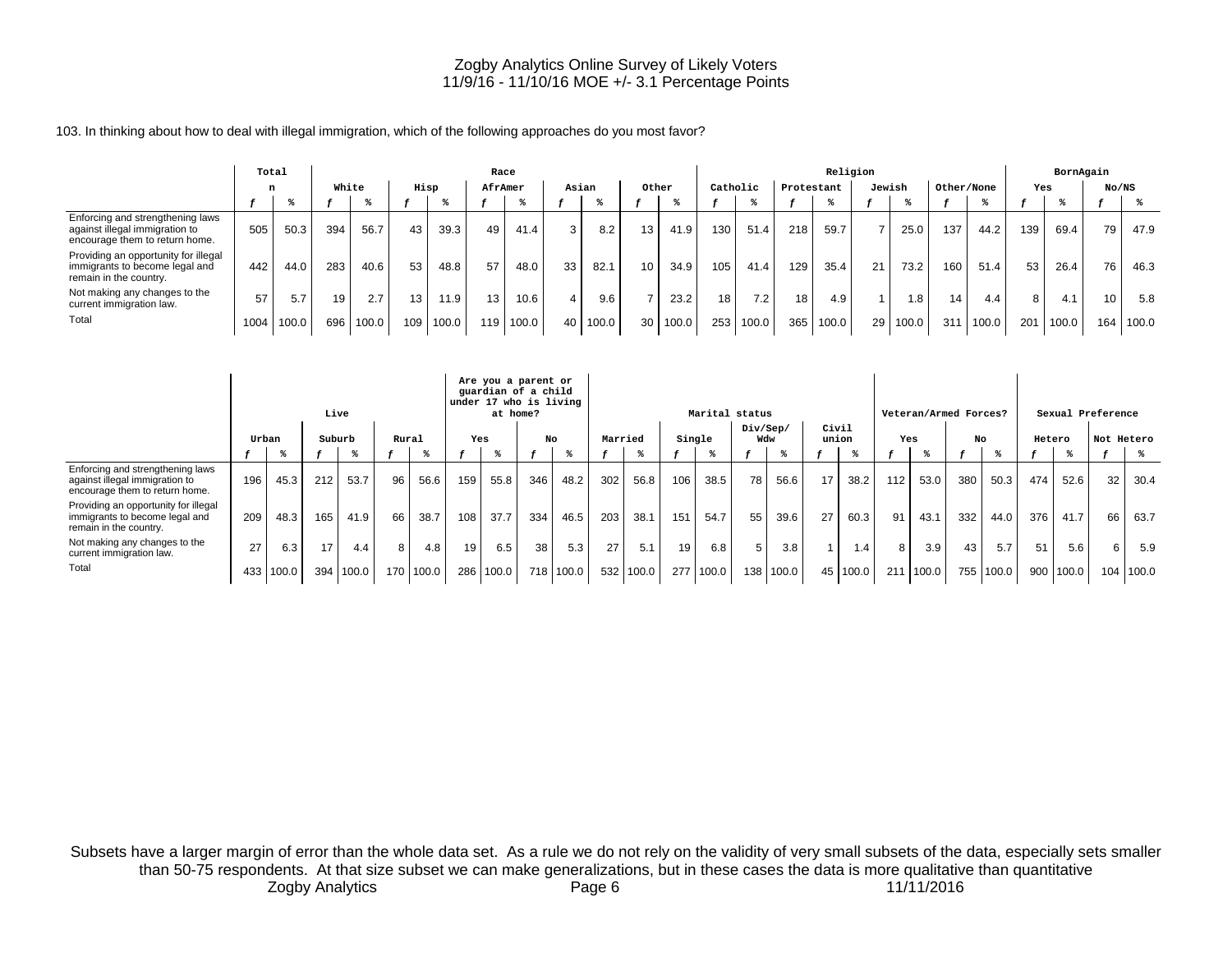|                                                                                                      |     |              |                 |       |             |       |     | Household Income |           |                  |            |       |          |       |     | Self ID Social Networker |     |       |            |       | Home status       |       |         |       |
|------------------------------------------------------------------------------------------------------|-----|--------------|-----------------|-------|-------------|-------|-----|------------------|-----------|------------------|------------|-------|----------|-------|-----|--------------------------|-----|-------|------------|-------|-------------------|-------|---------|-------|
|                                                                                                      |     | $<$ \$25 $K$ | $$25-35K$       |       | $$35 - 50K$ |       |     | $$50-75K$        | \$75-100K |                  | \$100-150K |       | $$150K+$ |       | Yes |                          | No  |       | Own a home |       | Live in<br>rental | unit  | Neither |       |
|                                                                                                      |     |              |                 |       |             |       |     |                  |           |                  |            |       |          |       |     |                          |     |       |            |       |                   |       |         |       |
| Enforcing and strengthening laws<br>against illegal immigration to<br>encourage them to return home. | 65  | 42.5         | 38 <sub>1</sub> | 49.1  | 49          | 41.1  | 115 | 57.7             | 38        | 37.2             | 134        | 54.6  | 50       | 67.2  | 193 | 48.9                     | 312 | 51.2  | 367        | 54.1  | 109               | 41.2  | 29      | 57.9  |
| Providing an opportunity for illegal<br>immigrants to become legal and<br>remain in the country.     | 66  | 43.2         | 36 <sub>1</sub> | 46.8  | 64          | 54.2  | 77  | 38.7             | 61        | 60.5             | 100        | 40.7  | 20       | 26.6  | 182 | 46.0                     | 260 | 42.7  | 277        | 40.9  | 137               | 51.7  | 19      | 38.0  |
| Not making any changes to the<br>current immigration law.                                            | 22  | 14.3         | 3 <sub>1</sub>  | 4.1   | 6           | 4.7   |     | 3.6              |           | 2.3 <sub>1</sub> |            | 4.6   |          | 6.2   | 20  | 5.0                      | 37  | 6.1   | 34         | 5.1   | 19                | 7.2   | $\sim$  | 4.1   |
| Total                                                                                                | 153 | 100.0        |                 | 100.0 | 118         | 100.0 | 199 | 100.0            | 101       | 100.0            | 244        | 100.0 | 75       | 100.0 | 395 | 100.0                    | 609 | 100.0 | 679        | 100.0 | 265               | 100.0 | 50      | 100.0 |

Subsets have a larger margin of error than the whole data set. As a rule we do not rely on the validity of very small subsets of the data, especially sets smaller than 50-75 respondents. At that size subset we can make generalizations, but in these cases the data is more qualitative than quantitative Zogby Analytics Page 7 11/11/2016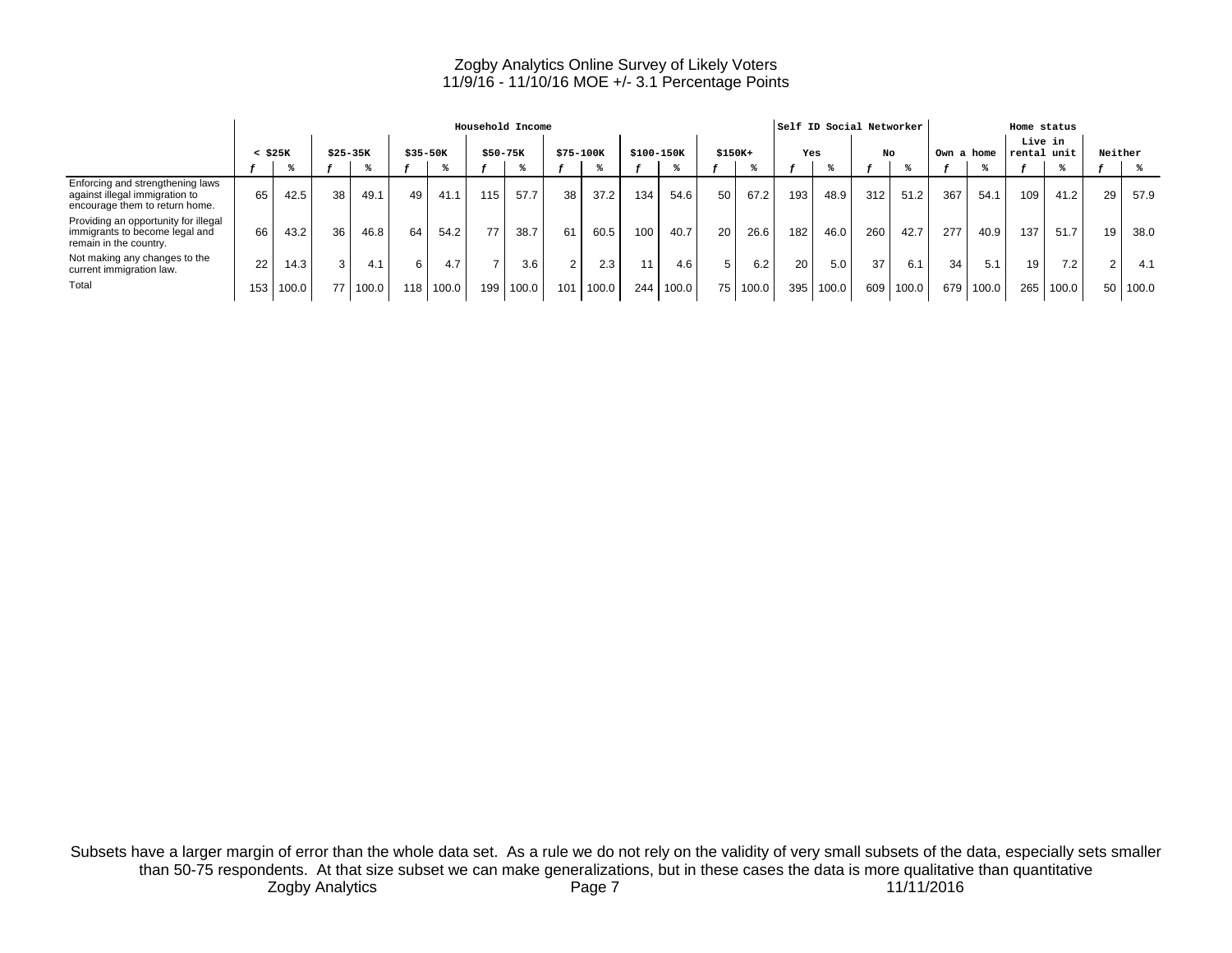104. Did the candidate you voted for reflect your opinion on how you think we should deal with illegal immigration?

|       | Total |       |      |       |       | Region |             |       |      |       |           |       |           | Age group A |           |       |                 |       |      | Gender |        |       |
|-------|-------|-------|------|-------|-------|--------|-------------|-------|------|-------|-----------|-------|-----------|-------------|-----------|-------|-----------------|-------|------|--------|--------|-------|
|       | n     |       | East |       | South |        | Centr GrLks |       | West |       | $18 - 29$ |       | $30 - 49$ |             | $50 - 64$ |       | $65+$           |       | Male |        | Female |       |
|       |       |       |      |       |       |        |             |       |      |       |           |       |           |             |           |       |                 |       |      |        |        |       |
| Yes   | 781   | 77.8  | 163  | 77.2  | 251   | 78.2   | 229         | 78.7  | 138  | 76.6  | 130       | 68.8  | 279       | 78.0        | 238       | 79.8  | 126             | 84.3  | 374  | 77.6   | 407    | 78.0  |
| No.   | 223   | 22.2  | 48   | 22.8  | 70    | 21.8   | 62          | 21.3  | 42   | 23.4  | 59        | 31.2  | 79        | 22.0        | 60        | 20.2  | 23 <sub>1</sub> | 15.7  | 108  | 22.4   | 115    | 22.0  |
| Total | 1004  | 100.0 | 211  | 100.0 | 321   | 100.0  | 291         | 100.0 | 181  | 100.0 | 189       | 100.0 | 358       | 100.0       | 298       | 100.0 | 149             | 100.0 | 482  | 100.0  | 522    | 100.0 |

|       |                                             |       | 2002. Did you vote in the November 8th<br>elections? |       |                                  |       |         |       | Horserace |       |                   |       |                      | Education |                    |       |     | Union member |     |       |
|-------|---------------------------------------------|-------|------------------------------------------------------|-------|----------------------------------|-------|---------|-------|-----------|-------|-------------------|-------|----------------------|-----------|--------------------|-------|-----|--------------|-----|-------|
|       | I voted in<br>person before<br>election day |       | I voted on<br>election day                           |       | I voted by<br>absentee<br>ballot |       | Clinton |       | Trump     |       | Other/Not<br>sure |       | No College<br>Degree |           | College<br>Degree+ |       | Yes |              | No  |       |
|       |                                             |       |                                                      |       |                                  |       |         |       |           |       |                   |       |                      |           |                    |       |     |              |     |       |
| Yes   | 255                                         | 77.6  | 360                                                  | 77.0  | 166                              | 80.1  | 352     | 73.6  | 400       | 84.1  | 29                | 59.1  | 376                  | 75.2      | 402                | 80.3  | 74  | 81.5         | 707 | 77.5  |
| No    | 74                                          | 22.4  | 108                                                  | 23.0  | 41                               | 19.9  | 127     | 26.4  | 76        | 15.9  | 20                | 40.9  | 124                  | 24.8      | 98                 | 19.7  | 17  | 18.5         | 206 | 22.5  |
| Total | 329                                         | 100.0 | 468                                                  | 100.0 | 207                              | 100.0 | 479     | 100.0 | 476       | 100.0 | 49                | 100.0 | 500                  | 100.0     | 500                | 100.0 | 91  | 100.0        | 913 | 100.0 |

|       |           |       |           |       | Age group B |       |           |       |                 |       |            |       | Party      |       |             |       |         |       | Ideology Recoded |       |              |       |
|-------|-----------|-------|-----------|-------|-------------|-------|-----------|-------|-----------------|-------|------------|-------|------------|-------|-------------|-------|---------|-------|------------------|-------|--------------|-------|
|       | $18 - 24$ |       | $25 - 34$ |       | $35 - 54$   |       | $55 - 69$ |       | $70+$           |       | Democratic |       | Republican |       | Independent |       | Liberal |       | Moderate         |       | Conservative |       |
|       |           |       |           |       |             |       |           |       |                 |       |            |       |            |       |             |       |         |       |                  |       |              |       |
| Yes   | 39        | 51.5  | 153       | 82.0  | 278         | 75.6  | 245       | 83.3  | 57              | 82.6  | 274        | 73.7  | 275        | 82.9  | 233         | 77.3  | 222     | 80.2  | 249              | 73.4  | 282          | 80.4  |
| No    | 36        | 48.5  | 34        | 18.0  | 90          | 24.4  | 49        | 16.7  | 12 <sup>2</sup> | 17.4  | 98         | 26.3  | 57         | 17.1  | 68          | 22.7  | 55      | 19.8  | 90               | 26.6  | 69           | 19.6  |
| Total | 75        | 100.0 | 187       | 100.0 | 368         | 100.0 | 295       | 100.0 | 69              | 100.0 | 371        | 100.0 | 331        | 100.0 | 301         | 100.0 | 276     | 100.0 | 339              | 100.0 | 351          | 100.0 |

Subsets have a larger margin of error than the whole data set. As a rule we do not rely on the validity of very small subsets of the data, especially sets smaller than 50-75 respondents. At that size subset we can make generalizations, but in these cases the data is more qualitative than quantitative Zogby Analytics **Page 8** Page 8 11/11/2016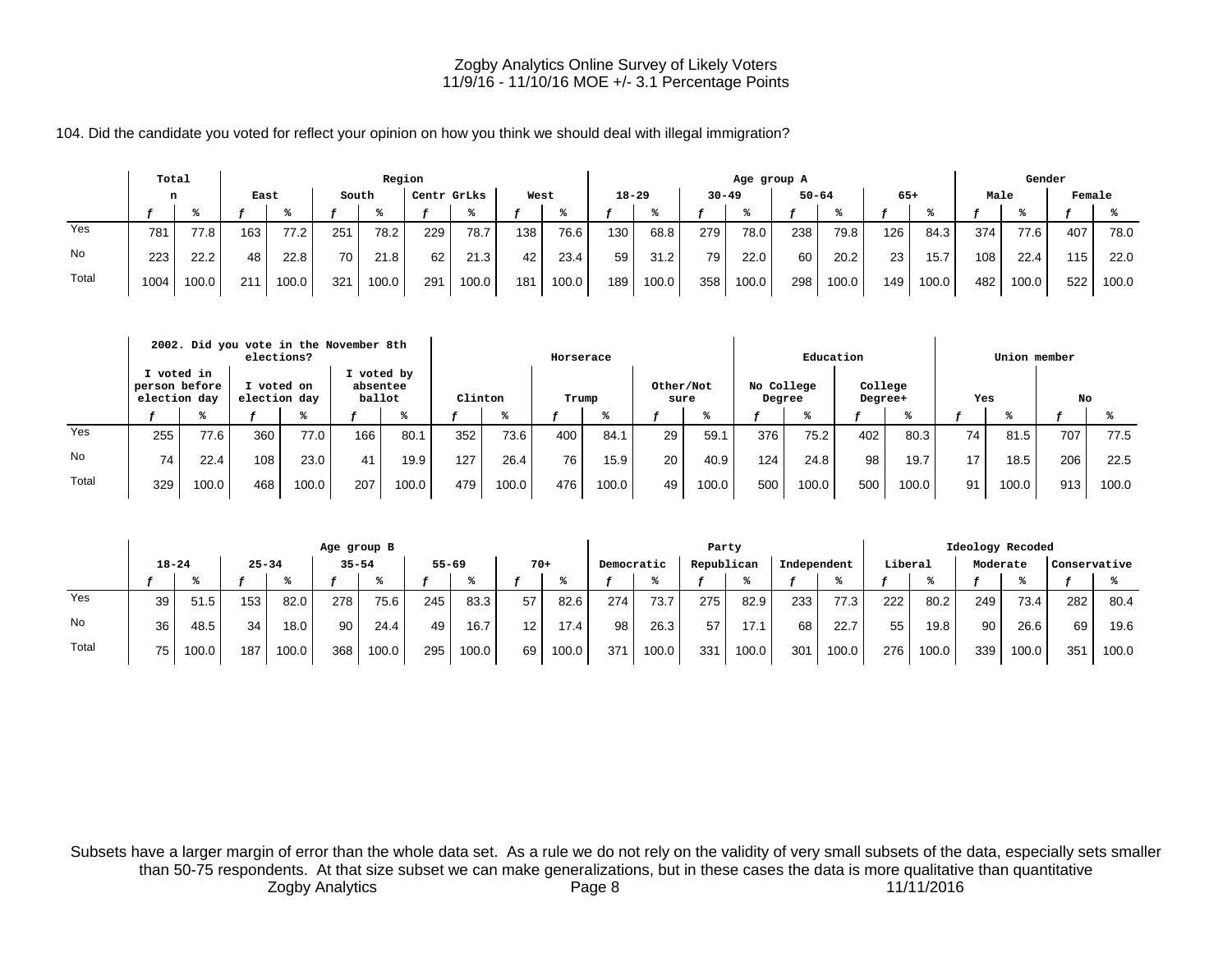104. Did the candidate you voted for reflect your opinion on how you think we should deal with illegal immigration?

|       | Total |       |       |       |      |       | Race    |       |                 |       |                 |       |          |       |            | Religion |        |       |            |       |     | BornAgain |       |       |
|-------|-------|-------|-------|-------|------|-------|---------|-------|-----------------|-------|-----------------|-------|----------|-------|------------|----------|--------|-------|------------|-------|-----|-----------|-------|-------|
|       | n     |       | White |       | Hisp |       | AfrAmer |       | Asian           |       | Other           |       | Catholic |       | Protestant |          | Jewish |       | Other/None |       | Yes |           | No/NS |       |
|       |       |       |       |       |      |       |         |       |                 |       |                 |       |          |       |            |          |        |       |            |       |     |           |       |       |
| Yes   | 781   | 77.8  | 569   | 81.8  | 86   | 78.6  | 75      | 63.3  | 22 <sub>1</sub> | 54.7  | 21              | 69.6  | 216      | 85.2  | 282        | 77.2     | 21     | 70.4  | 235        | 75.6  | 165 | 82.0      | 17    | 71.2  |
| No    | 223   | 22.2  | 127   | 18.2  | 23   | 21.4  | 44      | 36.7  | 18              | 45.3  | 9 <sup>1</sup>  | 30.4  | 38       | 14.8  | 83         | 22.8     |        | 29.6  | 76         | 24.4  | 36  | 18.0      | 47    | 28.8  |
| Total | 1004  | 100.0 | 696   | 100.0 | 109  | 100.0 | 119     | 100.0 | 40 l            | 100.0 | 30 <sub>1</sub> | 100.0 | 253      | 100.0 | 365        | 100.0    | 29     | 100.0 | 311        | 100.0 | 201 | 100.0     | 164   | 100.0 |

|       |       |           |        | Live  |                 |             |     | Are you a parent or<br>guardian of a child<br>under 17 who is living<br>at home? |     |           |         |       |        | Marital status |                 |             |                |       |     | Veteran/Armed Forces? |     |       |        |             | Sexual Preference |           |
|-------|-------|-----------|--------|-------|-----------------|-------------|-----|----------------------------------------------------------------------------------|-----|-----------|---------|-------|--------|----------------|-----------------|-------------|----------------|-------|-----|-----------------------|-----|-------|--------|-------------|-------------------|-----------|
|       | Urban |           | Suburb |       | Rural           |             | Yes |                                                                                  | No  |           | Married |       | Single |                | Div/Sep/<br>Wdw |             | Civil<br>union |       | Yes |                       | No  |       | Hetero |             | Not Hetero        |           |
|       |       |           |        |       |                 |             |     |                                                                                  |     |           |         |       |        |                |                 |             |                |       |     |                       |     |       |        |             |                   |           |
| Yes   | 357   | 82.4      | 281    | 71.3  | 140             | 82.6        | 214 | 74.9                                                                             | 567 | 79.0      | 450     | 84.5  | 192    | 69.3           | 103             | 74.8        | 29             | 65.5  | 154 | 72.8                  | 603 | 79.8  | 705    | 78.3        | 76                | 73.6      |
| No    | 76    | 17.6      | 113    | 28.7  | 30 <sup>1</sup> | 17.4        | 72  | 25.1                                                                             | 151 | 21.0      | 82      | 15.5  | 85     | 30.7           | 35              | 25.2        | 15             | 34.5  | 57  | 27.2                  | 153 | 20.2  | 1951   | 21.7        | 27                | 26.4      |
| Total |       | 433 100.0 | 394    | 100.0 |                 | 170   100.0 | 286 | 100.0                                                                            |     | 718 100.0 | 532     | 100.0 |        | 277   100.0    |                 | 138   100.0 | 45             | 100.0 | 211 | 100.0                 | 755 | 100.0 |        | 900   100.0 |                   | 104 100.0 |

|       |              |       |                 |       |           |       |                 | Household Income |           |       |            |       |                 |       |     | Self ID Social Networker |     |       |            |       | Home status            |       |         |            |
|-------|--------------|-------|-----------------|-------|-----------|-------|-----------------|------------------|-----------|-------|------------|-------|-----------------|-------|-----|--------------------------|-----|-------|------------|-------|------------------------|-------|---------|------------|
|       | $<$ \$25 $K$ |       | $$25 - 35K$     |       | $$35-50K$ |       | \$50-75K        |                  | \$75-100K |       | \$100-150K |       | $$150K+$        |       | Yes |                          | No  |       | Own a home |       | Live in<br>rental unit |       | Neither |            |
|       |              |       |                 |       |           |       |                 |                  |           |       |            |       |                 |       |     |                          |     |       |            |       |                        |       |         |            |
| Yes   | 115          | 75.3  | 61              | 79.3  |           | 65.3  | 149             | 75.0             | 80        | 78.8  | 204        | 83.2  | 62              | 83.6  | 317 | 80.1                     | 465 | 76.4  | 535        | 78.8  | 204                    | 77.0  | 33      | 66.7       |
| No    | 38           | 24.7  | 16              | 20.7  | 41        | 34.7  | 50 <sub>1</sub> | 25.0             | 21        | 21.2  |            | 16.8  | 12 <sub>1</sub> | 16.4  | 79  | 19.9                     | 144 | 23.6  | 144        | 21.2  | 61                     | 23.0  | 17      | 33.3       |
| Total | 153          | 100.0 | 77 <sub>1</sub> | 100.0 | 18        | 100.0 | 199             | 100.0            | 101       | 100.0 | 244        | 100.0 | 75.             | 100.0 | 395 | 100.0                    | 609 | 100.0 | 679        | 100.0 | 265                    | 100.0 |         | 50   100.0 |

Subsets have a larger margin of error than the whole data set. As a rule we do not rely on the validity of very small subsets of the data, especially sets smaller than 50-75 respondents. At that size subset we can make generalizations, but in these cases the data is more qualitative than quantitative Zogby Analytics **Example 2** Page 9 2 200 11/11/2016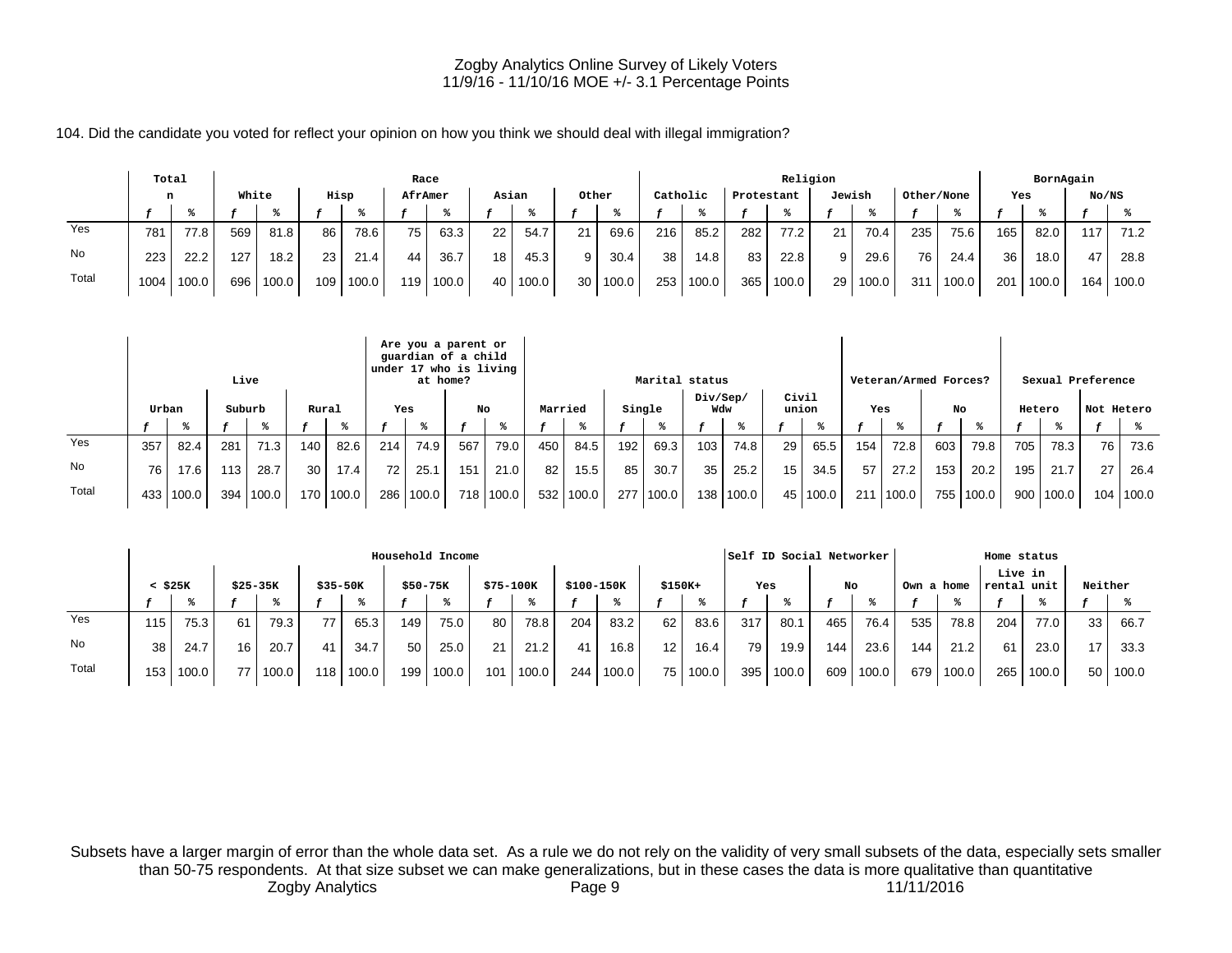#### 105. Which of the following comes closest to your view?

|                                                                                                             | Total |       |      |       |       | Region |             |       |      |       |           |       |           | Age group A |           |       |       |       |      | Gender |        |       |
|-------------------------------------------------------------------------------------------------------------|-------|-------|------|-------|-------|--------|-------------|-------|------|-------|-----------|-------|-----------|-------------|-----------|-------|-------|-------|------|--------|--------|-------|
|                                                                                                             |       |       | East |       | South |        | Centr GrLks |       | West |       | $18 - 29$ |       | $30 - 49$ |             | $50 - 64$ |       | $65+$ |       | Male |        | Female |       |
|                                                                                                             |       |       |      |       |       |        |             |       |      |       |           |       |           |             |           |       |       |       |      |        |        |       |
| For the most part, I support Donald<br>Trump's immigration policies and<br>also like him as a person        | 312   | 31.1  | 72   | 34.2  | 96    | 30.0   | 111         | 38.0  | 33   | 18.2  | 63        | 33.4  | 94        | 26.4        | 95        | 31.9  | 55    | 36.6  | 166  | 34.5   | 146    | 27.9  |
| For the most part, I support Donald<br>Trump's immigration policies but I do<br>not like him as a person    | 237   | 23.6  | 44   | 20.7  | 90    | 27.9   | 73          | 25.1  | 31   | 16.9  | 44        | 23.4  | 83        | 23.1        | 76        | 25.4  | 34    | 22.8  | 113  | 23.4   | 124    | 23.7  |
| For the most part, I support Hillary<br>Clinton's immigration policies and<br>also like her as a person     | 265   | 26.4  | 62   | 29.2  | 94    | 29.1   | 56          | 19.1  | 54   | 29.8  | 31        | 16.5  | 109       | 30.5        | 79        | 26.6  | 44    | 29.5  | 118  | 24.5   | 147    | 28.1  |
| For the most part, I support Hillary<br>Clinton's immigration policies but I<br>do not like her as a person | 121   | 12.0  | 25   | 11.7  | 23    | 7.3    | 27          | 9.4   | 45   | 25.0  | 32        | 16.9  | 42        | 11.6        | 33        | 11.1  | 11    | 7.6   | 54   | 11.2   | 67     | 12.8  |
| Not sure                                                                                                    | 70    | 6.9   | 9    | 4.3   | 18    | 5.7    | 24          | 8.4   | 18   | 10.0  | 18        | 9.7   | 30        | 8.4         | 15        | 4.9   | 5     | 3.4   | 31   | 6.4    | 39     | 7.5   |
| Total                                                                                                       | 1004  | 100.0 | 211  | 100.0 | 321   | 100.0  | 291         | 100.0 | 181  | 100.0 | 189       | 100.0 | 358       | 100.0       | 298       | 100.0 | 149   | 100.0 | 482  | 100.0  | 522    | 100.0 |

|                                                                                                             |                                             |       | 2002. Did you vote in the November 8th<br>elections? |       |                                  |       |         |       | Horserace |       |                   |       |                      | Education |                    |       |     | Union member |     |       |
|-------------------------------------------------------------------------------------------------------------|---------------------------------------------|-------|------------------------------------------------------|-------|----------------------------------|-------|---------|-------|-----------|-------|-------------------|-------|----------------------|-----------|--------------------|-------|-----|--------------|-----|-------|
|                                                                                                             | I voted in<br>person before<br>election day |       | I voted on<br>election day                           |       | I voted by<br>absentee<br>ballot |       | Clinton |       | Trump     |       | Other/Not<br>sure |       | No College<br>Degree |           | College<br>Degree+ |       | Yes |              | No  |       |
|                                                                                                             |                                             |       |                                                      |       |                                  |       |         |       |           |       |                   |       |                      |           |                    |       |     |              |     |       |
| For the most part, I support Donald<br>Trump's immigration policies and<br>also like him as a person        | 85                                          | 25.8  | 161                                                  | 34.5  | 66                               | 31.7  | 21      | 4.4   | 287       | 60.4  | 3                 | 6.3   | 174                  | 34.9      | 136                | 27.2  | 31  | 34.1         | 281 | 30.8  |
| For the most part, I support Donald<br>Trump's immigration policies but I do<br>not like him as a person    | 85                                          | 25.8  | 124                                                  | 26.5  | 28                               | 13.7  | 56      | 11.6  | 160       | 33.5  | 22                | 44.3  | 120                  | 24.0      | 117                | 23.4  | 16  | 17.2         | 221 | 24.2  |
| For the most part, I support Hillary<br>Clinton's immigration policies and<br>also like her as a person     | 107                                         | 32.4  | 104                                                  | 22.2  | 54                               | 26.3  | 255     | 53.2  |           | 1.5:  | 3                 | 5.8   | 116                  | 23.2      | 147                | 29.4  | 30  | 32.5         | 235 | 25.7  |
| For the most part, I support Hillary<br>Clinton's immigration policies but I<br>do not like her as a person | 33                                          | 10.1  | 48                                                   | 10.3  | 39                               | 19.0  | 107     | 22.3  |           | 1.4   | $\overline{ }$    | 14.3  | 52                   | 10.4      | 69                 | 13.8  | 8   | 8.4          | 113 | 12.4  |
| Not sure                                                                                                    | 20                                          | 6.0   | 31                                                   | 6.6   | 19                               | 9.3   | 40      | 8.4   | 15        | 3.2   | 14                | 29.3  | 38                   | 7.6       | 31                 | 6.3   |     | 7.8          | 63  | 6.9   |
| Total                                                                                                       | 329                                         | 100.0 | 468                                                  | 100.0 | 207                              | 100.0 | 479     | 100.0 | 476       | 100.0 | 49                | 100.0 | 500                  | 100.0     | 500                | 100.0 | 91  | 100.0        | 913 | 100.0 |

Subsets have a larger margin of error than the whole data set. As a rule we do not rely on the validity of very small subsets of the data, especially sets smaller than 50-75 respondents. At that size subset we can make generalizations, but in these cases the data is more qualitative than quantitative Zogby Analytics **Page 10** Page 10 11/11/2016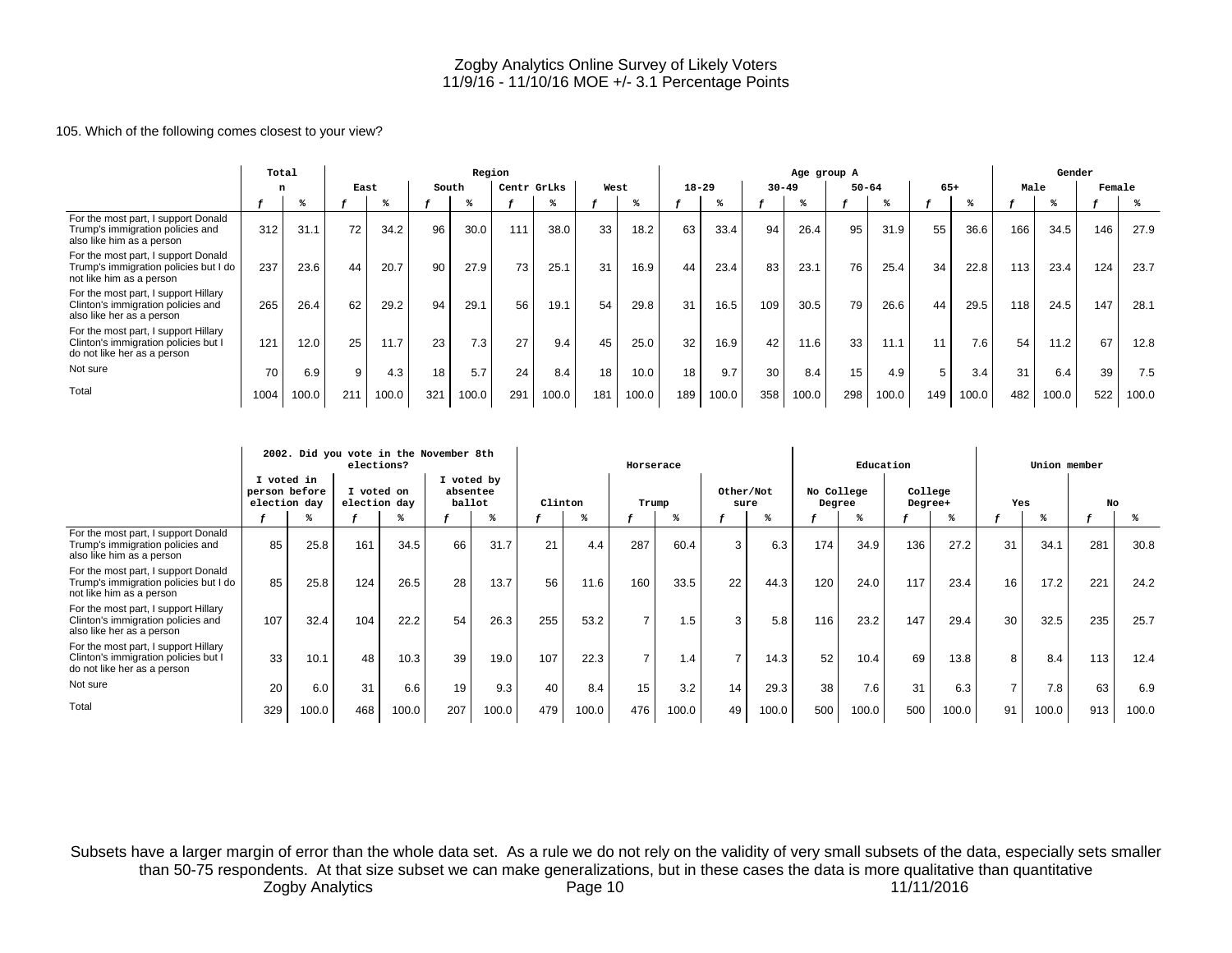# 105. Which of the following comes closest to your view?

|                                                                                                             | Total |       |           |       | Age group B |       |     |           |           |       |                 |       |            |       |     | Party      |             |       |                 |       | Ideology Recoded |       |             |       |
|-------------------------------------------------------------------------------------------------------------|-------|-------|-----------|-------|-------------|-------|-----|-----------|-----------|-------|-----------------|-------|------------|-------|-----|------------|-------------|-------|-----------------|-------|------------------|-------|-------------|-------|
|                                                                                                             | n     |       | $18 - 24$ |       | $25 - 34$   |       |     | $35 - 54$ | $55 - 69$ |       | $70+$           |       | Democratic |       |     | Republican | Independent |       | Liberal         |       | Moderate         |       | Conservativ |       |
|                                                                                                             |       |       |           |       |             |       |     |           |           |       |                 |       |            |       |     |            |             |       |                 |       |                  |       |             |       |
| For the most part, I support Donald<br>Trump's immigration policies and<br>also like him as a person        | 312   | 31.1  | 13        | 17.2  | 68          | 36.3  | 106 | 28.8      | 90        | 30.7  | 30              | 43.1  | 29         | 7.8   | 184 | 55.4       | 99          | 32.9  | 34              | 12.4  | 105              | 31.0  | 166         | 47.2  |
| For the most part, I support Donald<br>Trump's immigration policies but I do<br>not like him as a person    | 237   | 23.6  | 16        | 21.8  | 42          | 22.4  | 89  | 24.2      | 75        | 25.5  | 15              | 21.0  | 50         | 13.6  | 104 | 31.3       | 83          | 27.5  | 33 <sub>1</sub> | 11.9  | 82               | 24.3  | 111         | 31.6  |
| For the most part, I support Hillary<br>Clinton's immigration policies and<br>also like her as a person     | 265   | 26.4  | 20        | 26.9  | 39          | 20.7  | 100 | 27.1      | 90        | 30.6  | 15 <sub>1</sub> | 21.6  | 206        | 55.6  | 16  | 4.7        | 43          | 14.1  | 136             | 49.4  | 89               | 26.2  | 36          | 10.1  |
| For the most part, I support Hillary<br>Clinton's immigration policies but I do<br>not like her as a person | 121   | 12.0  | 18        | 23.6  | 19          | 10.1  | 47  | 12.8      | 28        | 9.5   | 6               | 9.3   | 62         | 16.6  | 15  | 4.4        | 44          | 14.8  | 62              | 22.5  | 30               | 8.9   | 21          | 6.0   |
| Not sure                                                                                                    | 70    | 6.9   | 8         | 10.5  | 20          | 10.5  | 26  | 7.2       | 11        | 3.7   | 3               | 5.0   | 24         | 6.4   | 14  | 4.1        | 32          | 10.7  | 11              | 3.9   | 32               | 9.5   | 18          | 5.0   |
| Total                                                                                                       | 1004  | 100.0 | 75 l      | 100.0 | 187         | 100.0 | 368 | 100.0     | 295       | 100.0 | 69              | 100.0 | 371        | 100.0 | 331 | 100.0      | 301         | 100.0 | 276             | 100.0 | 339              | 100.0 | 351         | 100.0 |

|                                                                                                             |       |       |                |       | Race           |       |                 |       |          |       |          |       |            | Religion |                 |       | BornAgain  |       |              |       |       |       |
|-------------------------------------------------------------------------------------------------------------|-------|-------|----------------|-------|----------------|-------|-----------------|-------|----------|-------|----------|-------|------------|----------|-----------------|-------|------------|-------|--------------|-------|-------|-------|
|                                                                                                             | White |       | Hisp           |       | AfrAmer        |       | Asian           |       | Other    |       | Catholic |       | Protestant |          | Jewish          |       | Other/None |       | Yes          |       | No/NS |       |
|                                                                                                             |       | ℁     |                |       |                | ℁     |                 | ℁     |          |       |          |       |            |          |                 |       |            |       |              |       |       |       |
| For the most part, I support Donald<br>Trump's immigration policies and<br>also like him as a person        | 250   | 36.0  | 40             | 37.0  | $\overline{ }$ | 5.6   | $\overline{2}$  | 5.5   | 11       | 35.3  | 88       | 34.8  | 126        | 34.5     | $\overline{2}$  | 7.0   | 82         | 26.3  | 81           | 40.5  | 45    | 27.2  |
| For the most part, I support Donald<br>Trump's immigration policies but I do<br>not like him as a person    | 181   | 26.0  | 24             | 21.5  | 12             | 9.7   | 13              | 33.6  | 8        | 26.7  | 70       | 27.6  | 100        | 27.4     | 13 <sub>1</sub> | 45.3  | 51         | 16.6  | 60           | 29.8  | 40    | 24.4  |
| For the most part, I support Hillary<br>Clinton's immigration policies and<br>also like her as a person     | 146   | 21.0  | 29             | 26.4  | 68             | 56.7  | 10 <sup>°</sup> | 24.5  | 8        | 25.3  | 70       | 27.6  | 87         | 23.9     |                 | 24.3  | 87         | 28.0  | 40           | 19.9  | 47    | 28.7  |
| For the most part, I support Hillary<br>Clinton's immigration policies but I<br>do not like her as a person | 84    | 12.1  | $\overline{ }$ | 6.5   | 14             | 12.1  | 14              | 36.4  | $\Omega$ | 8.    | 12.      | 4.8   | 30         | 8.3      | 6               | 21.2  | 66         | 21.3  | $\mathbf{Q}$ | 4.7   | 21    | 12.9  |
| Not sure                                                                                                    | 34    | 4.9   | 9              | 8.5   | 19             | 16.0  |                 |       |          | 11.8  | 13.      | 5.1   | 21         | 5.9      |                 | 2.2   | 24         | 7.8   | 10           | 5.1   |       | 6.8   |
| Total                                                                                                       | 696   | 100.0 | 109            | 100.0 | 119            | 100.0 | 40              | 100.0 | 30       | 100.0 | 253      | 100.0 | 365        | 100.0    | 29              | 100.0 | 311        | 100.0 | 201          | 100.0 | 164   | 100.0 |

Subsets have a larger margin of error than the whole data set. As a rule we do not rely on the validity of very small subsets of the data, especially sets smaller than 50-75 respondents. At that size subset we can make generalizations, but in these cases the data is more qualitative than quantitative Zogby Analytics **Page 11** Page 11 11/11/2016